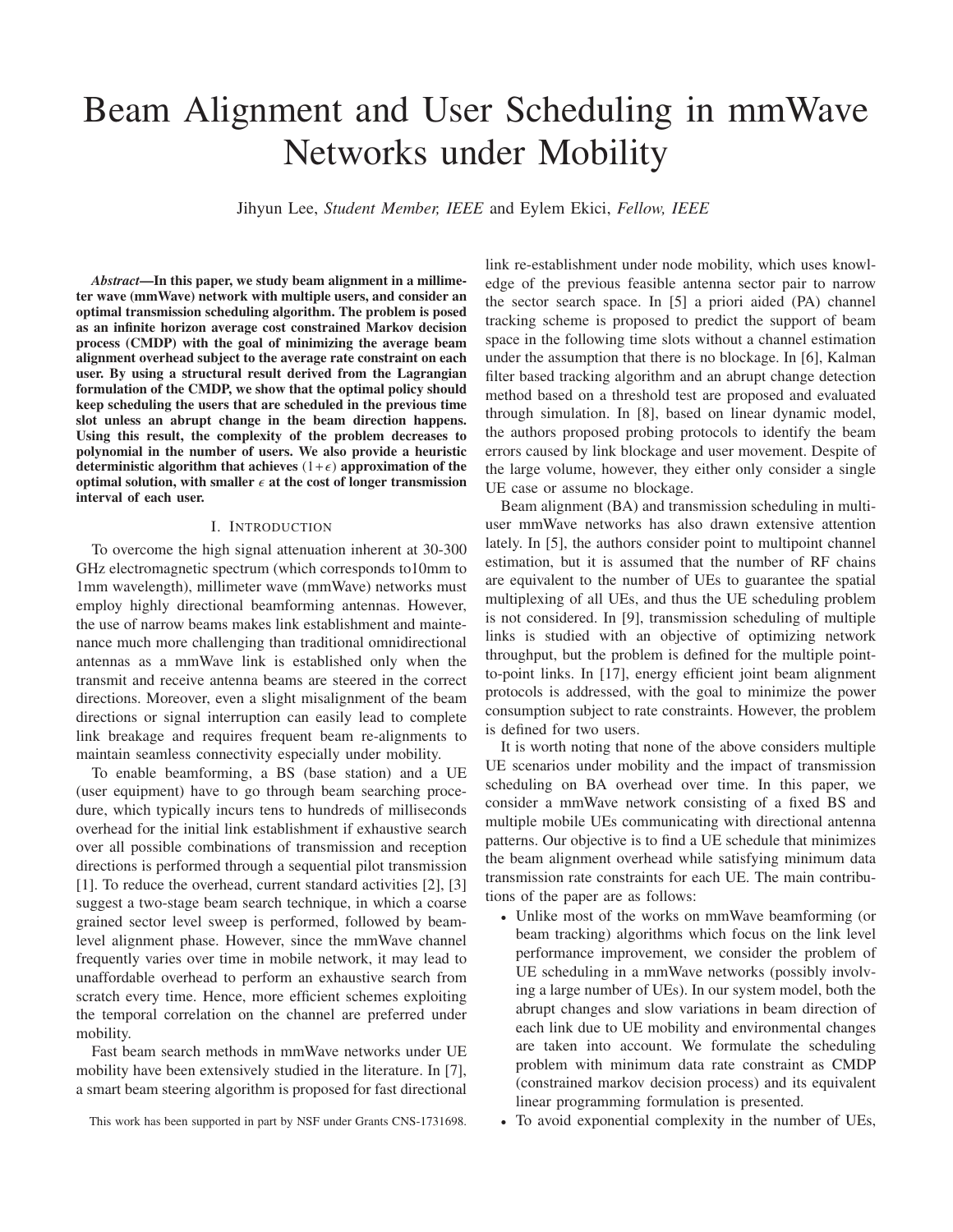we use Lagrangian multiplier method to convert the constrained problem to an unconstrained MDP and show that with the optimal policy, in each transmission schedule, the BS should continue to include the UE that is scheduled in the previous time unless an abrupt change happens to the UE. The optimal solution is a randomized mixture of the solutions of unconstrained MDP and the problem reduces to finding the optimal mixture ratio. Using this structural result, the complexity of the problem decreases to polynomial in the number of UEs.

• For a practical use, a deterministic scheduling algorithm is proposed. With this algorithm, the BS schedules the UEs in a circular order but with different consecutive transmission times allocated to each UE. The length of the transmission time at each UE's turn is determined by the rate requirement of the UE. This algorithm ensures that every UE is given a transmission opportunity in a finite time. It is shown that the algorithm achieves  $(1+\epsilon)$ approximation of the optimal solution for cases where the minimum data rate requirement of individual user is sufficiently small compared to the channel capacity.

#### II. SYSTEM MODEL AND PROBLEM FORMULATION

We consider a network consisting of a BS and *N* UEs labeled  $n \in \{1, 2, \dots, N\}$ . At the BS, *K* RF chains are deployed so that it can serve *K* UEs at a time. As shown in Fig. 1, a time slot consists of two segments: beam alignment and data transmission. We assume that the BS decides which UEs to serve at the beginning of each time slot, based on the information it has on each link. When a UE is selected for data transmission for the time slot, the BS and the UE first decide which beam to use before its data transmission by searching over the possible combinations of beams and finding a best beam with highest SNR.

#### *A. Beam alignment*

Beam alignment introduces overhead because it requires time and energy which can otherwise be used for data transmission. The overhead is proportional to the number of directions to be tested and thus depends on the prior information on the correct direction of the beam. For example, if a UE is static, the beam found in the previous time slot can be reused unless some abrupt changes in the environment happen. Let  $\tau$  and  $\tau_n$  denote the length of a time slot and the time consumed for beam alignment with UE *n* respectively. We assume that  $\tau$  is set to a fixed value such that it can support a seamless connectivity during the time slot under UE mobility (unless an abrupt change such as blockage happens in the environment). To maintain the connectivity, at the beginning of each time slot, beam search algorithm first finds which beam to use for the data transmission by sequentially checking the directions from the one with the highest probability of UE presence to minimize the searching overhead. After the beam alignment, for the remaining time of the time slot, the data is transmitted. We assume that at each time slot *t*, the channel gain (or path gain) of *n*-th UE is independent and identically



Fig. 1: An example of a multiuser mmWave network and its frame structure.

distributed with the expectation of  $\theta_n$ . The data rate of UE *n* at time *t* is then determined by the channel gain if the beam is aligned and no blockage happens during the time slot. If blockage happens, the best beam direction in the next time slot can become completely independent to the previous one due to the loss of LOS path or change in the path of dominant reflection. In this case, a UE can disappear and re-appear in the following time slot uniform randomly on the entire angular search domain and we assume the search algorithm should scan the entire space. Note that as the time elapsed from the previous beam alignment increases, the information on the correct beam direction becomes more uncertain (i.e., less correlated to the previous direction) and the number of directions to be checked tends to increase and so does  $\tau_n$ . We assume that the search algorithm should scan the entire space if the latest beam alignment becomes too outdated (e.g., if the time elapsed from the latest BA is larger than *L*).

# *B. Problem formulation: weakly coupled CMDP*

When the beam alignment procedure in Section II-A is employed, at time *t*, the system state space is defined by a N-tuple  $X = \{(x_1, x_2, \dots, x_N) : x_n \in \{1, 2, \dots, L\} \}$  and  $x^t \in X$  denote the state of time *t*, where  $x_n^t$  represents the amount of time that has been passed from the last beam alignment of UE *n* at the time of *t*. State *L* includes all time intervals which is greater than or equal to *L*. Similarly, the **action space** is defined by a N-tuple  $\mathcal{A} = \{(a_1, a_2, \dots, a_N) :$  $a_n \in \{0, 1\}, \sum_{n=1}^N \mathbb{1}(a_n = 1) \leq K\}$ , where 0 stands for no transmission and 1 for transmission.  $a^t \in \mathcal{A}$  is the action at time *t*. If UE *n* is scheduled for transmission at time  $t$  ( $a_n^t = 1$ ), the BS first performs beam alignment with the UE and then transmits data for the remaining period of the time slot. The constraint on the action space is due to the limited number of RF chains in mmWave. At each time *t*, at most  $K(\leq N)$  UEs can be selected for transmission.

Transition probability: The transition probability defines the evolution of the system and reflects the natural independence of UE transitions, i.e. state and action taken for an UE don't influence the transition of the other UEs. Thus, the state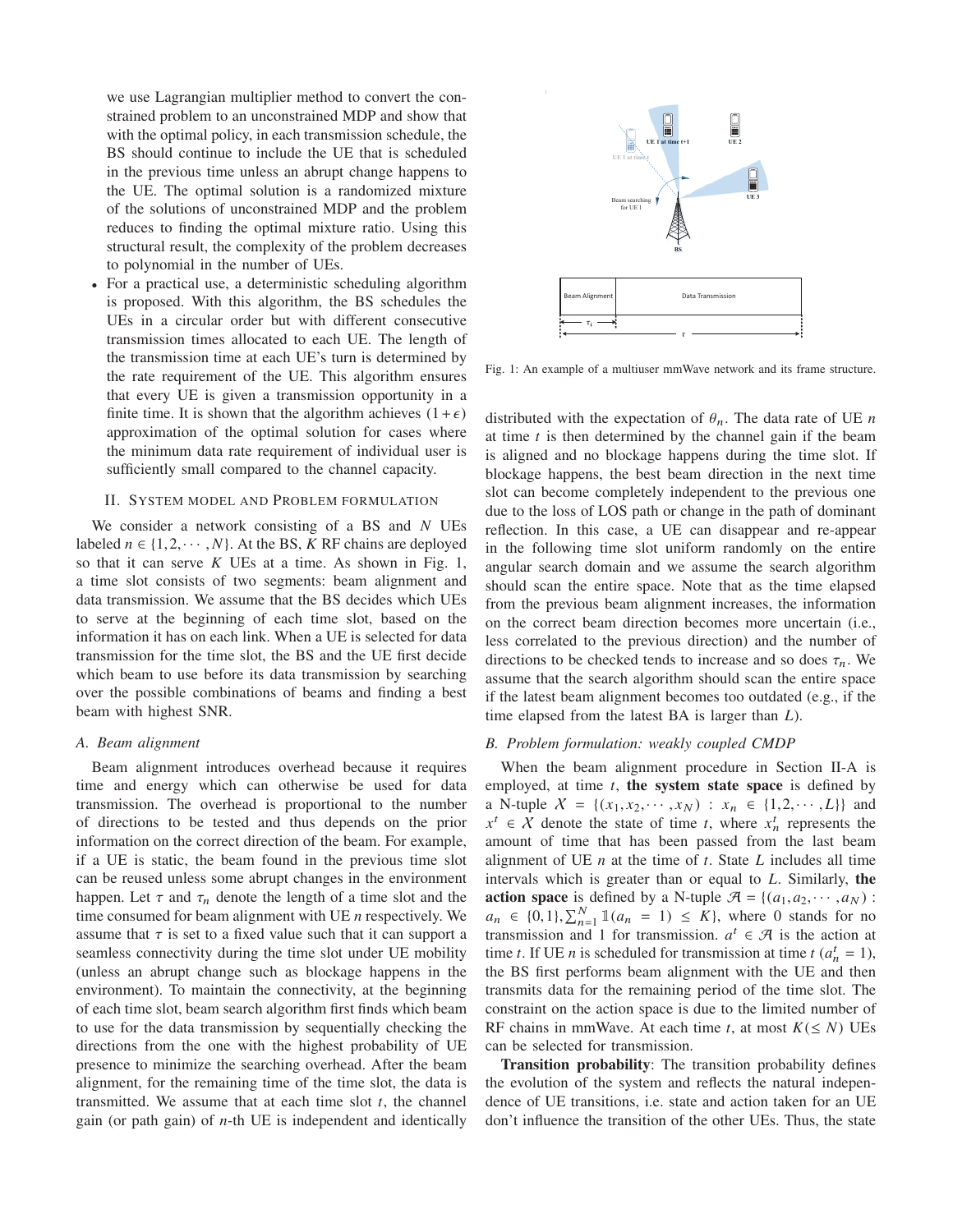

Fig. 2: transition probability graph for each of the two possible actions (transmit or not transmit) for a single user.

of each user transit according to independent homogenous transition law, i.e. the probability that  $x^{t+1} = j$  given  $x^t = i$ and  $a^t = a$  is:  $P(x^{t+1} = j | x^t = i, a^t = a) = \prod_{i=1}^{N} P_{i_n, j_n}^{a_n}$ , where

$$
P_{i_n,j_n}^{a_n} = P(x_n^{t+1} = j_n | x_n^t = i_n, a_n^t = a_n)
$$
  
= 
$$
\begin{cases} 1 & \text{if } a_n = 0, j_n = \min(L, i_n + 1) \\ q & \text{if } a_n = 1, j_n = 1 \\ p & \text{if } a_n = 1, j_n = L \\ 0 & \text{otherwise} \end{cases}
$$
 (1)

 $q = 1 - p$  and  $p \in (0, 1)$  is the probability of abrupt change (blocking) which is independent across time. When a UE is scheduled for transmission, the state of the UE in the next time slot becomes 1 regardless of the state the UE is in at the current time slot. However, if blockage happens, the UE appears at a completely random direction in the next time slot independent of the current state, which means no prior information on the beam direction (i.e. no correlation with previous beam) and transition to state *L*. Transition probability graph of (1) is shown in Fig. 2. Since the transition probability is stationary, we can drop the time notation and use  $P_{i,j}^a$  =  $\prod_{n=1}^{N} P(x_n^{t+1} = j_n | x_n^t = i_n, a_n^t = a_n).$ 

Costs: We define data transmission and BA overhead with following assumptions.

(A1) Data transmission of UE *n* at state  $x_n$  and action  $a_n$ ,  $r_n(x_n, a_n)$  is non-increasing in  $x_n$ . BA overhead of UE *n* of state  $x_n$  and action  $a_n$ ,  $c_n(x_n, a_n)$  is non-decreasing in  $x_n$ .

(A2) The costs (or rewards) are dependent only on individual state and action and additive across UEs. More specifically,

- *Data transmission of m-th UE:*  $r_m(x,a) = r_m(x_m,a_m)$ .
- *Total power expenditure (BA overhead):*  $c(x, a) = \sum_{m=1}^{N} c_m(x, a) = \sum_{m=1}^{N} c_m(x_m, a_m)$ .

It is assumed that fixed per-antenna power and a fixed symmetric antenna configuration for each RF chains are used. (A1) is a reasonable assumption since as more time passes from the last beam alignment, the uncertainty on the correct beam direction increases.

Under the assumption, if  $K < N$  the problem is in the form of weakly coupled CMDP [10] with a linkage constraint

 $\sum_{n=1}^{N} \mathbb{1}(a_n = 1) \leq K$ . If  $K = N$ , the problem can be decomposed to *K* independent subproblems of a single UE case [11]. The expected average data transmission rate and power cost associated to policy *u* are given by [13]:

$$
C(u) = \lim_{T \to \infty} \frac{1}{T} \mathbb{E}^u \sum_{t=1}^T c(x^t, a^t),
$$
 (2)

$$
R_m(u) = \lim_{T \to \infty} \frac{1}{T} \mathbb{E}^u \sum_{t=1}^T r_m(x^t, a^t), \ m = 1, 2, \cdots, N. \tag{3}
$$

The problem of optimizing a transmission policy is formally given by

$$
C^* = \inf_u C(u)
$$
 s.t. $R_m(u) \ge \gamma_m$ ,  $m = 1, 2, \dots, N$ , (4)

where  $\gamma_m$  is a constant minimum average data rate required by UE *m*.

## *C. Equivalent LP formulation*

We note that the MDP of our problem is unichain, i.e. under any deterministic policy, the corresponding Markov chain contains a single ergodic class. Thus, the problem of (4) is equivalent to the following linear programming (LP) [13]:

$$
\min_{v} \sum_{x \in \mathcal{X}} \sum_{a \in \mathcal{A}} c(x, a) v(x, a) \tag{5}
$$

s.t. 
$$
\sum_{x \in \mathcal{X}} \sum_{a \in \mathcal{A}} r_m(x, a) v(x, a) \ge \gamma_m, \ m = 1, 2, \cdots, N
$$
 (6)

$$
v \in \mathcal{V},\tag{7}
$$

where

$$
\mathcal{V} = \left\{ \begin{array}{l} v(x,a), x \in \mathcal{X}, a \in \mathcal{A} : \\ (C1) \sum_{x \in \mathcal{X}} \sum_{a \in \mathcal{A}} v(x,a) (\delta_y(x) - P_{x,y}^a) = 0, y \in \mathcal{X} \\ (C2) \sum_{x \in \mathcal{X}} \sum_{a \in \mathcal{A}} v(x,a) = 1 \\ (C3)v(x,a) \ge 0, \forall x, a \end{array} \right\}
$$

 $v(x,a) = \lim_{T \to \infty} \frac{1}{T} P^u(x^t = x, a^t = a), a^t \in \mathcal{F}(x^t),$  which can be interpreted as the expected average number of times action *a* is executed in state *x*.  $\delta_y$  is the Dirac probability measure concentrated on y and  $P^{u}(E)$  is the probability of event  $E$  under policy  $u$ . The constraint set  $\mathcal V$  can be interpreted as the conservation of flow through each of the states. An optimal policy can be computed from a solution to the LP as:

$$
u_x(a) = \frac{v(x,a)}{\sum_{a \in \mathcal{A}} v(x,a)},
$$
\n(8)

where  $u_x(a)$  is the probability that the controller executes action *a* when it encounters state *x*. This defines the stationary randomized policy *u*, which maps states to probability distributions over actions, i.e.  $u : \mathcal{X} \times \mathcal{A} \rightarrow [0,1].$ 

*Curse of dimensionality* In principle, the optimal policy can be found by solving the LP or dynamic programming (DP). However, the complexity of the CMDP is exacerbated for large number of UEs since the state and action spaces for the process typically consists of cross-product of those from individual UE processes, thus exponential in the number of UEs, i.e.  $O(L^N)$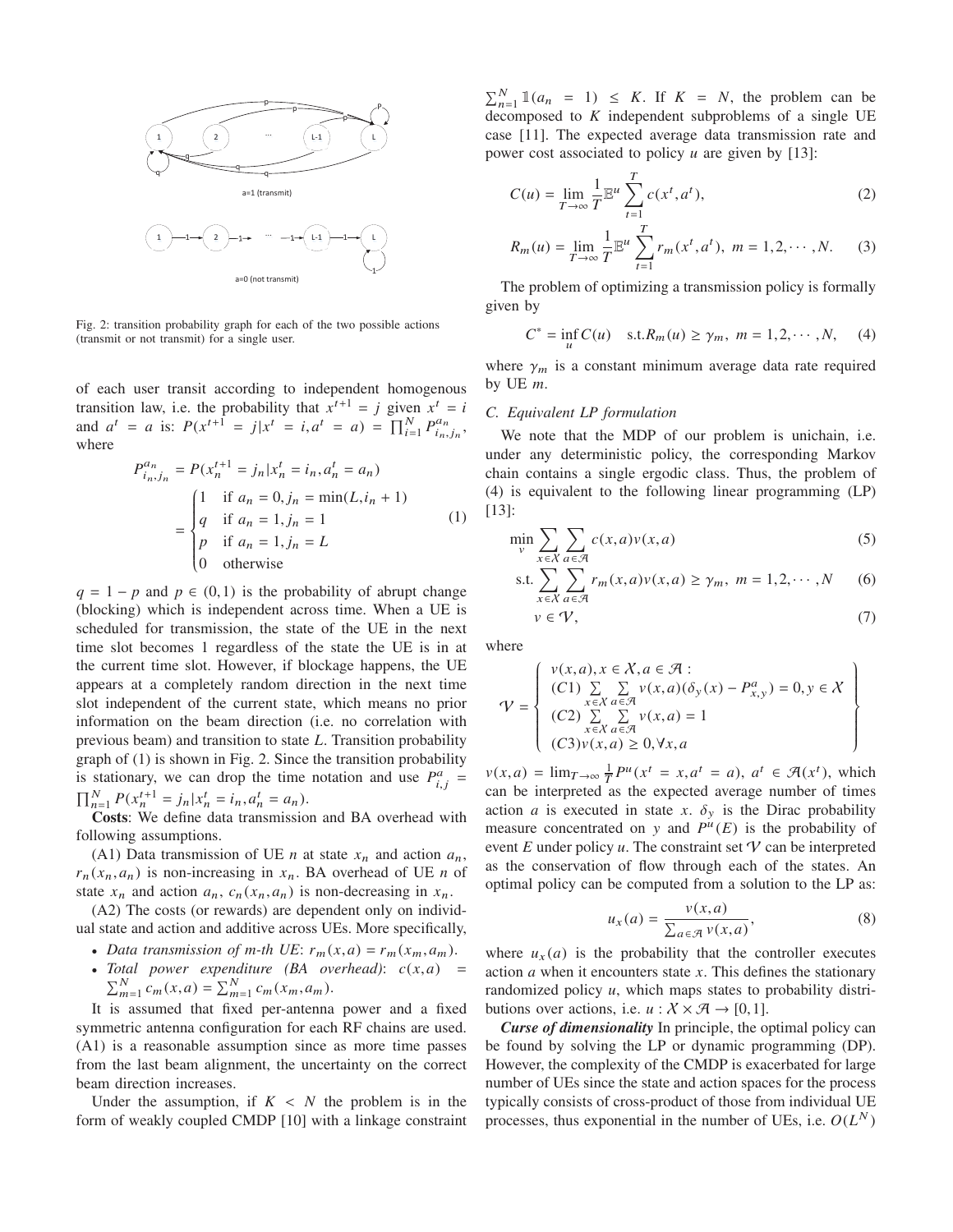states. For heuristic techniques dealing with this problem, see [11] and [10]. In the following section, it will be shown that the complexity of our problem can be reduced to  $O(N^{K})$  by exploiting its structural property.

## III. OPTIMAL SCHEDULING POLICY

In this section, an optimal UE scheduling algorithm with a polynomial complexity is presented.

## *A. Optimal scheduling of multiple UEs*

We define a set  $\overline{V} \subset V$  by adding an additional constraint (C4) on the set  $V$  as follows.

$$
\bar{\mathcal{V}} = \left\{ \begin{array}{l} v(x, a), x \in \mathcal{X}, a \in \mathcal{A} : \\ (C1), (C2), (C3) \text{ and} \\ (C4)v(x, a) = 0, \forall (x, a) \notin \mathcal{G}, \end{array} \right\}
$$
(9)

where

$$
\mathcal{G} = \begin{cases} (x, a), x \in \mathcal{X}, a \in \mathcal{A} : \\ \sum_{i=1}^{N} \mathbb{1}(x_i = 1) = m, \sum_{i=1}^{N} \mathbb{1}(x_i = L) = N - m, 0 \le m \le K, \\ \sum_{i=1}^{N} \mathbb{1}(x_i = 1, a_i = 0) = 0 \end{cases}
$$

In words, *G* is a set of state and action pairs  $(x, a) \in X \times \mathcal{A}$ where less than or equal to *K* UEs are in state 1, the others are in state *L* and action 1 is assigned to at least one of the UEs in state 1. Note also that  $\overline{V} \subset V$  with most of the elements in V set to 0 and the number of unknowns in  $\overline{V}$  is  $O(N^K)$ .

*Theorem 1:* If the assumptions (A1)-(A2) are satisfied for the CMDP problem (4), Algorithm 1 achieves an optimal solution.

*Proof:* See Appendix A.

Algorithm 1 uses the solution of  $(5)-(7)$  with the constraint  $(7)$ replaced by  $v \in \overline{V}$ . Therefore, the complexity of the algorithm is polynomial in *N*. In the proof of the theorem 1, we use a Lagrangian approach which converts a constrained control problem into an equivalent minmax non-constrained control problem. This approach solves the problem (4) by adding a Lagrangian multiplier per additional constraint while every Lagrangian multiplier results in a separate policy. Then the optimal randomized policy of a CMDP is computed as a mix policy of multiple optimal pure policies for all the Lagrangian multipliers. (See [13], [14] for comprehensive discussions about this topic). The theorem is proved by the structural property (18) showing that (C4) holds for the pure policies of all the Lagrangian multipliers.

#### *B. Application of Algorithm 1 to a single UE network*

By Theorem 1, the optimal solution of  $(5)-(7)$  can be found by solving (5), (6) and  $v \in \overline{V}$ . For a single UE network,  $N = 1, K = 1$  and  $G = \{(1,1), (L,0), (L,1)\}$ . Therefore, there are only three unknowns in  $\overline{V}$  and  $v^* \in \overline{V}$  that minimizes the cost function can be found by a simple calculation. From (8), the optimal policy  $u$  is as follows :

$$
u_x(1) = \begin{cases} 1 & \text{if } x = 1\\ \frac{py}{pr(L,1) + qr(1,1) - q\gamma} & \text{if } x = L\\ \text{arbitrary} & \text{else} \end{cases}
$$
(10)



Fig. 3: Optimal solution of a single user case as a mixture of two deterministic policy. Note that the states 2, 3,  $\cdots$  ,  $L-1$  are transient and the randomized decision occurs at state L.

and  $u_x(0) = 1 - u_x(1)$ . The optimal scheduling of the UE is to keep transmitting as long as it succeeds and once a failure (blockage) happens, the BS flips a coin and transmits the data with probability  $\frac{py}{p_y(1,1)+qr(1,1)-q_y}$  and stays idle with probability  $1 - \frac{p_1^{(1)}(x,1)+q_1^{(1)}(x,1)-q_1^{(1)}}{pr(L,1)+qr(1,1)-q_1^{(1)}}$ . Note that in the case of failure, it needs to search the beam from scratch while consecutive successes utilize the information of previous alignments. We note that the optimal solution (10) is a mix policy of  $u_1^*$  and *u*∗ <sup>2</sup> in Fig. 3.

# Algorithm 1 Optimal Transmission Schedule

- Data:  $X$ ,  $\mathcal{A}$ ,  $r(x,a)$   $c(x,a)$ ,  $p_{i,j}^a$  for all  $x \in X$  and  $a \in \mathcal{A}$ , channel capacity  $\theta_i$ , minimum rate requirement  $\gamma_i$  for each UE *i*
- **Result:** transmission scheduling  $\{a^t\}_{t=1,2, \ldots}$

Initialization: find  $v^*(x, a)$  for all  $x \in X$  and  $a \in A$  by solving (5) s.t. (6) and  $v \in \overline{V}$ ,  $t = 1$ .

while *true* do

 $\begin{matrix} \end{matrix}$  $\{$  $\int$ ⎭

\n if 
$$
t = 1
$$
 then\n  $\left| \begin{array}{c} x_i^t = L \text{ for all } i \in \mathbb{N} \\ x_i^t = L \text{ for all } i \in \mathbb{N} \end{array} \right|$ \n choose  $a^t = a$  with probability\n  $\frac{v^*(x^t, a)}{\sum_{u \in A} v^*(x^t, u)}$ \n for  $i = 1$  to  $N$  do\n if  $a_i^t = 1$  then\n if an abrupt change occur to user  $i$  then\n  $\left| \begin{array}{c} x_i^{t+1} = L \\ x_i^{t+1} = 1 \\ end \end{array} \right|$ \n else\n  $\left| \begin{array}{c} x_i^{t+1} = x_i^t + 1 \\ x_i^{t+1} = x_i^t + 1 \\ end \end{array} \right|$ \n end\n end\n  $t = t + 1$ \n

#### IV. DETERMINISTIC SCHEDULING

Even though we can find an optimal solution of (4) with polynomial time complexity, the optimal policy is randomized.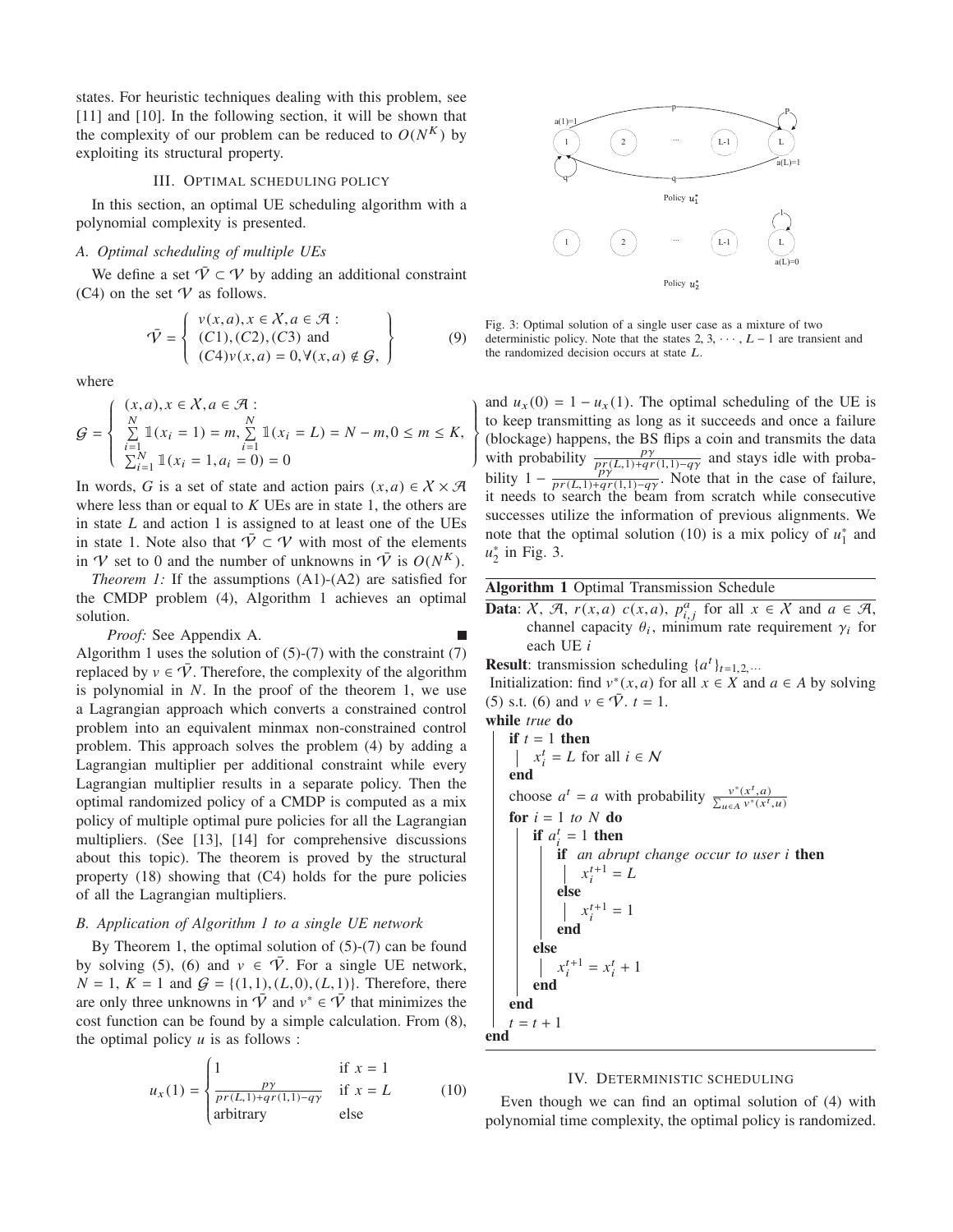

Fig. 4: An example transmission schedule of Algorithm 2, when there are five users ( $N = 5$ ) and the number of RF chains are two ( $K = 2$ ). In this example, the set of users  $N = \{1, 2, 3, 4, 5\}$  are partitioned into two groups such that  $N_1 = \{1, 2, 4\}$  and  $N_2 = \{3, 5\}.$ 

In practice, it is more desirable to use a deterministic policy [10]. In this section, we propose a deterministic policy with  $(1 + \epsilon)$  approximation. In this algorithm, the UEs are first divided into *K* groups and the UEs in each group are scheduled in a circular order, but with different consecutive transmission time slots assigned to each of them depending on its rate requirement. An example is shown in Fig. 4.

**Data:**  $X$ ,  $\mathcal{A}$ ,  $r(x,a)$   $c(x,a)$ ,  $p_{i,j}^a$  for all  $x \in X$  and  $a \in \mathcal{A}$ , channel capacity  $\theta_i$ , minimum rate requirement  $\gamma_i$  for each UE *i*

**Result:** transmission scheduling  $\{a^t\}_{t=1,2, \ldots}$ 

initialization: find a parition  $\{N_k\}_{k=1}^K$ , set  $n_0$  and find  $n_{k_i}$  $\forall i \in \mathcal{N}_k$ ,  $k = 1, \dots, K$  according to (13),  $t = 1$ 

while true do

\n
$$
a_i^t = 0, \forall i \in \mathbb{N}
$$
\nfor  $k = 1$  to  $K$  do

\n
$$
d(k, t) = t \mod (\sum_{i \in \mathbb{N}_k} n_i + n_0)
$$
\nif  $1 \leq d(k, t) \leq n_{k_1}$  then

\n
$$
a_{k_1}^t = 1
$$
\nend

\nfor  $j = 2$  to  $N_k$  do

\n
$$
if \sum_{l=1}^{j-1} n_{k_l} < d(k, t) \leq \sum_{l=1}^{j} n_{k_l}
$$
 then\n
$$
a_{k_j}^{t-1} = 1
$$
\nend

\nend

\nend

\nend

\nend

\nend

\nend

\nend

\nend

*Theorem 2:* If there exists a partition of a set N into *K* subsets  $N_1, N_2, \cdots, N_K$  such that for all  $k \in \{1, 2, \cdots, K\}$ ,  $\gamma_i \leq \frac{q\theta_i}{3(|N_k|-1)}(\tau - q\tau_1 - p\tau_L)$  for all  $i \in N_k$ , then for any given  $\epsilon > 0$ , by setting  $n_0 = \max_k \frac{b_k}{\epsilon} - a_k$ , Algorithm 2 achieves an average cost function *f* that is **at most**  $(1 + \epsilon)f^*$ , where  $f^*$  is the optimal solution of problem (5)-(7) and  $a_k$ and  $b_k$  are constant values defined in (14).

*Proof:* The proof proceeds in four steps.

STEP 1 (Performance bound for single RF): Let us denote the optimal solution of a single RF problem  $(K=1)$  with a multiuser set N by  $f_{N/1}^*$ . If  $\sum_{i \neq j} n_j + n_0 \geq L$ ,  $\forall i \in \mathcal{N}$ , the expected aggregated reward of user  $i$  during its  $n_i$  consecutive transmission (action 1) from any time  $t_i \geq L$  is

$$
t_{i+n_{i}-1}^{t_{i+n_{i}-1}} r_{i}(x^{t}, a^{t}) = r_{i}(L, 1) + \sum_{j=1, L} p_{L, j}^{(1)} r_{i}(j, 1)
$$
  
+ 
$$
\sum_{j=1, L} p_{L, j}^{(2)} r_{i}(j, 1) + \cdots + \sum_{j=1, L} p_{L, j}^{(n_{i}-1)} r_{i}(j, 1)
$$
  
= 
$$
r_{i}(L, 1) + (n_{i} - 1) pr_{i}(L, 1) + (n_{i} - 1) qr_{i}(1, 1),
$$

where  $p_{i,j}^{(n)}$  is *n*-step transition probability from state *i* to state *j*. The last equality follows from that  $p_{L,1}^{(n)} = q$  and  $p_{L,L}^{(n)} = p$ for all  $n \geq 1$ . Similarly, the expected aggregate cost of user *i* during its  $n_i$  consecutive transmission is

$$
\sum_{t=t_i}^{t_i+n_i-1} c_i(x^t, a^t) = c_i(L, 1) + (n_i - 1)pc_i(L, 1) + (n_i - 1)qc_i(1, 1).
$$

Therefore, using this deterministic policy, the problem of minimizing BA overhead subject to the rate constraint on each user can be written as follows.

$$
\min_{n} \hat{f}_{N/1} = \frac{1^{T}(c_{L} - c) + c^{T}n}{n_{0} + 1^{T}n}
$$
\n(11)

$$
\text{s.t.} [\text{diag}(r) - \gamma \mathbf{1}^T] n \ge (r - r_L) + n_0 \gamma,\tag{12}
$$

where *c*, *r*, *c*<sub>L</sub>, *r*<sub>L</sub> and  $\gamma$  are  $N \times 1$  vectors whose *i*th component is  $pc_i(L,1) + qc_i(1,1), pr_i(L,1) + qr_i(1,1),$  $c_i(L,1)$ ,  $r_i(L,1)$  and  $\gamma_i$ , respectively. Let diag(*r*) –  $\gamma 1^T \equiv M$ . To meet the rate constraints (12), we set:

$$
n = round(M^{-1}[(r - r_L) + \gamma n_0]) + 1,\tag{13}
$$

where  $round(x)$  rounds x to the nearest integer. Putting this into (11),

$$
\hat{f}_{N/1} = \frac{n_0(c^T M^{-1} \gamma) + 1^T (c_L - c) + c^T M^{-1} (r - r_L) + c^T \epsilon_0}{n_0 + 1^T M^{-1} (r - r_L) + 1^T M^{-1} \gamma n_0}
$$
\n
$$
= \frac{c^T M^{-1} \gamma}{1 + 1^T M^{-1} \gamma} (1 + \frac{b}{n_0 + a}) = c \delta^T \gamma (1 + \frac{b}{n_0 + a})
$$
\n
$$
= f_{N/1}^* (1 + \frac{b}{n_0 + a}),
$$

where

$$
a = \frac{1^T (M^{-1}(r - r_L))}{1 + 1^T M^{-1} \gamma},
$$
  
\n
$$
b = \frac{1^T (c_L - c) + c^T M^{-1} (r - r_L) + c^T \epsilon_0}{c^T M^{-1} \gamma} - \frac{1^T M^{-1} (r - r_L)}{1 + 1^T M^{-1} \gamma},
$$
  
\n(14)

 $\epsilon_0 = n - M^{-1}[(r - r_L) + \gamma n_0]$  and  $\delta_i = r_i^{-1}$ . Since  $\gamma 1^T$  is rank 1, we used  $(A + B)^{-1} = A^{-1} - \frac{1}{1 + tr(BA^{-1})}A^{-1}BA^{-1}$  [15] to get  $M^{-1} = \delta I - \frac{\gamma^T \delta}{1 - \delta \gamma}.$ 

Since  $b \ge 0$ ,  $\hat{f}_{N/1}$  is decreasing in  $n_0$  and as  $n_0$  goes to  $\infty$ ,  $\hat{f}_{N/1}$  approaches  $c\delta^T \gamma = (c_1q + c_Lp) \sum_{i=1}^N \frac{\gamma_i}{r_i}$  $\frac{\gamma_i}{r_i}$ , which is  $f_{N/1}^*$  the optimal solution of the original problem (4) (or its<br> $F_{N/1}^*$ LP formulation (5)-(7)). Therefore,

$$
\frac{\hat{f}_{N/1} - f_{N/1}^*}{f_{N/1}^*} \le \frac{b}{n_0 + a}
$$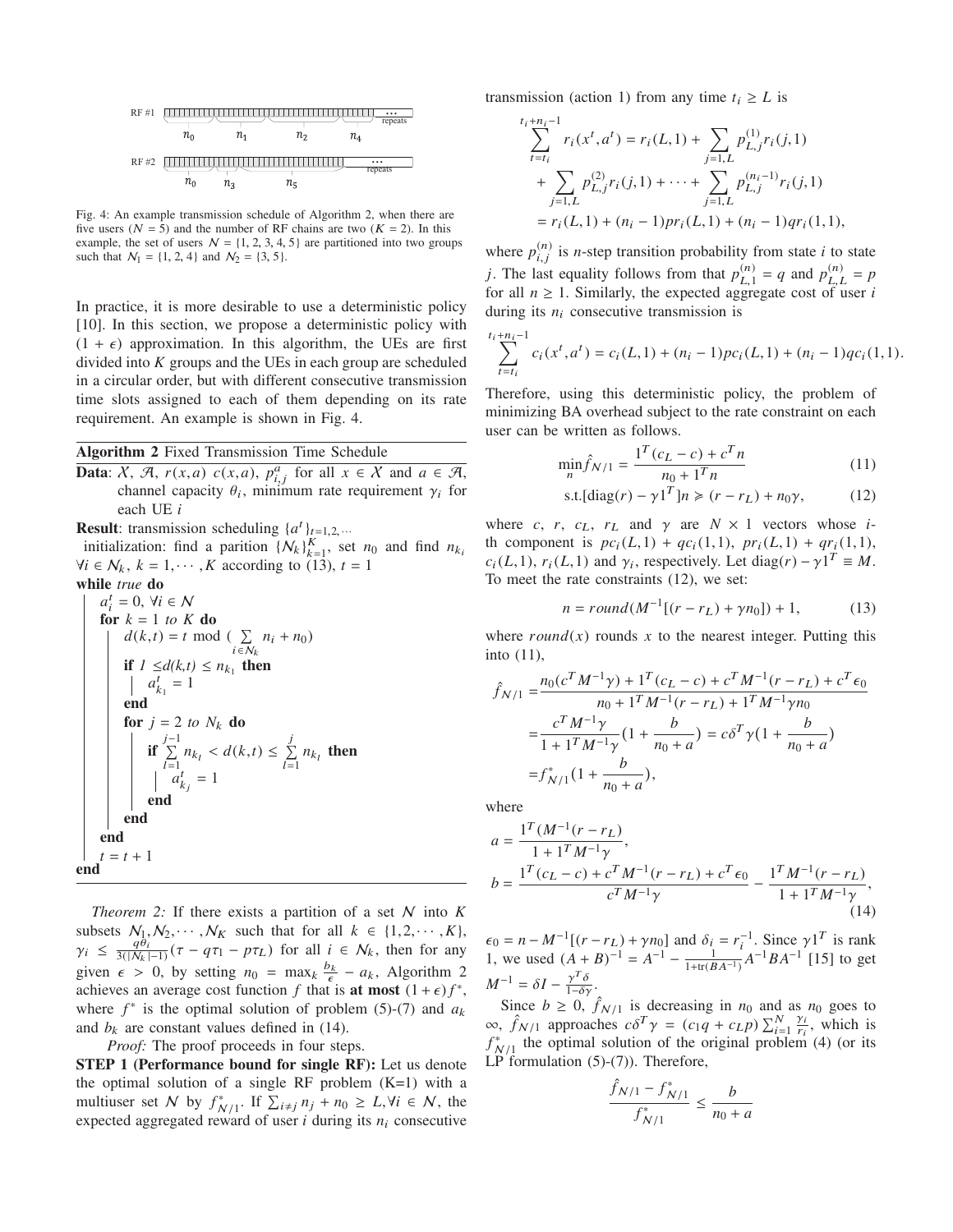and for any given  $\epsilon \ge 0$ , we can achieve  $\hat{f}_{N/1} \le (1 + \epsilon) f_{N/1}^*$ by setting  $n_0 \geq \frac{b}{\epsilon} - a$ .

**STEP 2** (Show  $f_{N/1}^* = \sum_{i \in N} f_i^*$ ): Let us denote the optimal solution of a single user-single RF problem by  $f_i^*$ . From Theorem 1, the problem  $(5)-(7)$  for multiuser N and a single RF is equivalent to the following:

$$
f_{N/1}^{*} = \min_{v} f_{N/1} = \sum_{i \in N} \left[ \underbrace{c(L1_{N}, 1_{\{i\}})}_{=c_{i}(L, 1)} v(L1_{N}, 1_{\{i\}}) + \underbrace{c(L1_{N} - (L - 1)1_{\{i\}}, 1_{\{i\}})}_{=c_{i}(1, 1)} v(L1_{N} - (L - 1)1_{\{i\}}, 1_{\{i\}}) \right]
$$
\ns.t. 
$$
\underbrace{r(L1_{N}, 1_{\{i\}})}_{=r_{i}(L, 1)} v(L1_{N}, 1_{\{i\}})
$$
\n
$$
+ \underbrace{r(L1_{N} - (L - 1)1_{\{i\}}, 1_{\{i\}})}_{=r_{i}(1, 1)} v(L1_{N} - (L - 1)1_{\{i\}}, 1_{\{i\}}) \geq \gamma_{i},
$$
\n
$$
p_{V}(L1_{N} - (L - 1)1_{\{i\}}, 1_{\{i\}}) = q_{V}(L1_{N}, 1_{\{i\}}), i = 1, 2, \cdots, N.
$$
\n
$$
\sum_{i \in N} [v(L1_{N} - (L - 1)1_{\{i\}}, 1_{\{i\}}) + v(L1_{N}, 1_{\{i\}})] + v(L1_{N}, 0) = 1
$$

It is easy to see that the above problem is decomposable to *N* subproblems of the following:

$$
f_i^* = \min_{v} f_i = c_i(L, 1)v_i(L, 1) + c_i(1, 1)v_i(1, 1)
$$
  
s.t.  $r_i(L, 1)v_i(L, 1) + r_i(1, 1)v_i(1, 1) \ge \gamma_i$   

$$
pv_i(1, 1) = qv_i(L, 1),
$$

if  $\sum_{i} [v_i(1,1) + v_i(L,1)] \leq 1$ . Since this is satisfied by the condition  $\gamma_i \leq \frac{q\theta_i}{3(N-1)}(\tau - q\tau_1 - p\tau_L)$ ,  $f_{N/1}^* = \sum_{i \in \mathcal{N}} f_i^*$  and  $v^*(L1_N - (L-1)1_{\{i\}}, 1_{\{i\}}) = v_i^*(1,1)$  and  $v^*(L1_N, 1_{\{i\}}) =$  $v_i^*(L,1)$ .

**STEP 3** (Show  $f_{N/K}^* = \sum_{k=1}^K f_{N_k/1}^*$ ): We denote the optimal solution of  $N$  multiuser-K RF problem and  $N_k$ multiuser-single RF problem by  $f_{N/K}^*$  and  $f_{N_k/1}^*$  respectively.<br>First,  $f_{N/K}^* \ge f_{N/N}^*$ , since the action space  $A_{N/K} \subset A_{N/N}$ . Also,  $f_{N/N}^*$  does not have any linkage constraints between the users  $f_{N/N}^* = \sum_{i \in N} f_i^*$ . Therefore, 1)  $f_{N/K}^* \ge \sum_{i \in N} f_i^*$ . On the other hand, 2)  $f_{N/K}^* \le \sum_{k=1}^K f_{N_k/1}^* = \sum_{k=1}^K \sum_{i \in N_k} f_i^* =$  $\sum_{i \in \mathbb{N}} f_i^*$ . The first inequality follows since the  $\sum_{k=1}^K f_{N_k}^*$  is optimal for a fixed partition and the first equality follows from the result of STEP 2. Combining 1) and 2),  $f_{N/K}^* = \sum_{k=1}^K f_{N_k/1}^*$ .<br>STEP 4 (Performance bound for multiple RF): We

combine the results of STEP 1 through STEP 3.

$$
\hat{f} - f^* = \hat{f}_{N/K} - f^*_{N/K} = \sum_{k=1}^K \hat{f}_{N_k/1} - \sum_{k=1}^K f^*_{N_k/1}
$$
\n
$$
\leq \sum_{k=1}^K \frac{b_k}{n_0 + a_k} f^*_{N_k/1} \leq (\max_k \frac{b_k}{n_0 + a_k}) \sum_{k=1}^K f^*_{N_k/1}
$$
\n
$$
\leq (\max_k \frac{b_k}{n_0 + a_k}) f^*_{N/K} = (\max_k \frac{b_k}{n_0 + a_k}) f^*.
$$

This completes the proof.

*Remark 1 (K-partition):* We note that the assumption on the minimum required data rate for each user in Theorem 3 is necessary to guarantee the feasibility of k-partition problem. However, even though the feasibility is guaranteed, finding the partition is NP-complete since the problem reduces to a set partition problem [16]. In this section, we assume that  $\gamma_i$ are sufficiently small compared to the channel capacity, thus a partition can be easily found. For example, if  $\gamma_i$  is given such that  $\gamma_i \leq \frac{q\theta_i}{3\sqrt{N/K-1}}(\tau - q\tau_1 - p\tau_L)$ , for all  $i \in \mathcal{N}$ , then any partition that allocate less than or equal to  $\lceil N/K \rceil$  users to each RF chain will be a feasible solution.

# V. PERFORMANCE EVALUATION

In this section, the algorithms in Section III and Section IV are evaluated numerically. We consider a mmWave network consisting of a BS and multiple UEs. We assume the following probabilistic model for temporal changes in the beam orientation [18]:

- Slow change of beam orientation of each UE is modeled as an independent random walk on a polygon with *L* sides in angular domain. The change occurs at the beginning of each time slot. With probability  $\alpha \in (0,1)$  the beam direction does not change and with  $(1 - 2\alpha)$  it changes to the neighbouring directions due to UE mobility.

- An abrupt change in the beam direction occurs with probability  $p > 0$ . When the abrupt change occurs, the beam direction in the following time slot is determined by a uniform random selection on a polygon with L sides.

- Beam alignment is performed independently for each user and for a given scheduling, orthogonal beamforming exists. The data transmission of UE *n* is  $r_n(x_n, a_n) = (1 \frac{\tau_p N_p(x_n)}{\tau}$ ) $\theta_n$  if  $a_n = 1$ , and 0 otherwise.  $\theta_n$  is a known constant data rate of UE *n* when beam-aligned,  $\tau_p$  is the time required for a pilot transmission and  $N_p(x_n)$  is the number of pilot transmission needed for a beam alignment when the UE is at state  $x_n$ . The BA overhead of UE *n* is  $c_n(x_n, a_n) = N_p(x_n)e_p$  if  $a_n = 1$ , and 0 otherwise.  $e_p$  is the power consumption of a pilot transmission. Note that  $N_p(x_n)$ is determined by the realisation of the probabilistic change in beam orientation of the UE.

Table I shows the average cost of the proposed algorithms for different number of UEs and rate constraints for a given  $\alpha$  and  $\beta$ . The BS has 2 RF chains and can serve at most 2 UEs at each time slot. We assume the same channel capacity (bps), i.e.,  $\theta_n = 1$  for every UE *n* when the UE is beamaligned and 0 otherwise. The length of a time slot  $\tau=1$ . For a pilot transmission, we set the cost  $e_p = 0.1$  and  $\tau_p = 0.05$ . The quantities in Table I and Fig. 5 are averaged over  $10<sup>4</sup>$ time slots and 100 different runs. We consider 5 UEs, i.e.,  $N = \{1, 2, 3, 4, 5\}$  with different rate constraints. (B) is further divided into two cases in which different UE partition to each RF chain is used. For (C), we consider 2 UEs, i.e.,  $N = \{1, 2\}$ . The minimum rate of UE 1 and UE 2 are set to be the same as the total rate of  $\mathcal{N}_1$  and  $\mathcal{N}_2$  of (B2), respectively. (A)  $\gamma = [0.3, 0.3, 0.3, 0.3, 0.3]$ 

(B1)  $\gamma$ =[0.15, 0.15 0.15, 0.15, 0.15],  $\mathcal{N}_1 = \{1, 2, 3, 4\}, \mathcal{N}_2 = \{5\}$ (B2)  $\gamma$ =[0.15, 0.15 0.15, 0.15, 0.15],  $N_1 = \{1, 2, 3\}, N_2 = \{4, 5\}$ (C)  $\gamma=[0.45, 0.3], N_1 = \{1\}, N_2 = \{2\}$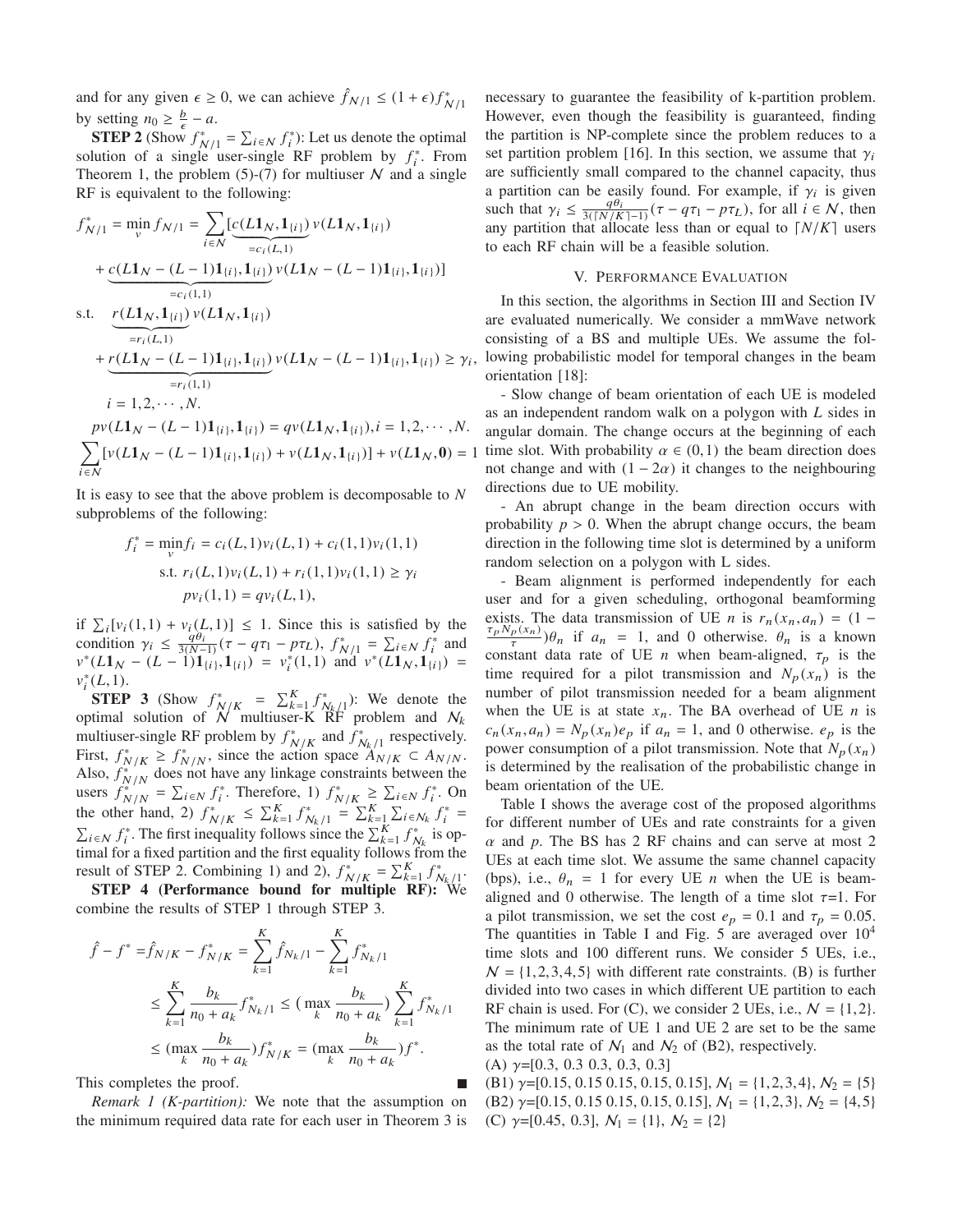|             |            | `A`                      | (B1)           | (B2)           |                |
|-------------|------------|--------------------------|----------------|----------------|----------------|
| LP solution |            | 1.0293                   | 0.5147         | 0.5147         | 0.5147         |
| Alg. $1$    |            | 1.0297                   | 0.5137         | 0.5147         | 0.5126         |
| $(95 \%$ CI |            | $(\pm 0.0017)$           | $(\pm 0.0021)$ | $(\pm 0.0017)$ | $(\pm 0.0057)$ |
| Alg. 2      | $n_0$ =11  | $\overline{\phantom{0}}$ | 0.8018         | 0.9198         | 0.6987         |
|             | $n_0 = 44$ | -                        | 0.5948         | 0.6327         | 0.5622         |

TABLE I: Performance comparison with different rate requirements  $(y)$  for given  $\alpha$  and  $p$  ( $\alpha$  = 0.5,  $p$  = 0.1).



Fig. 5: Performance comparison with different settings of UE mobility  $(\alpha)$ , blocking probability (p) and  $n_0$  for a given minimum rate requirement  $\gamma$ .

Since there does not exist any partition of  $N$  into two which can support the rate requirement of (A), the  $\gamma$  of (A) is not feasible for Algorithm 2, whereas Algorithm 1 has the average cost very close to the LP solution (The variation from the optimal is due to finite sampling. As the number of runs and time slots increases, this will converge to the LP solution). We note that the action space of Algorithm 2 is a subset of Algorithm 1 since it uses a fixed assignment of UEs to each RF chain. However, when the rate requirement is sufficiently small as in (B), we can readily find a feasible partition  $\mathcal{N}_1$ and  $N_2$ . As seen in the proof of Theorem 2, the average cost of the optimal policy does not depend on the partition as long as the given  $\gamma$  is feasible for partition. Therefore, the performance of Algorithm 1 is the same for (B1) and (B2). However, depending on the partition, the performance of Algorithm 2 can be different. This is because the constants  $a_k$  and  $b_k$  of (14) change as we use different partitions. It is shown in Table I. that the cost of (B2) is larger than (B1) for both  $n_0$  =11 and  $n_0$  =44. Regardless of which partition we use, however, the average cost decreases as  $n_0$  increases. The result of (C) shows how the number of users affects the performance of the network. The BS serves UE 1 and UE 2 separately using different RF chain (and its corresponding antenna sets). For each RF, the rate constraint is the same as the total rate of  $(B2)$  and thus the optimal cost of  $(C)$  is the same as (B2). This is no surprise because for each  $k \in \{1, 2\}$ , if we merge the states  $\{(L1_{N_k} - (L-1)1_i)\}_{i \in N_k}$  of (B2) to a single state (state 1), we can obtain the same MDP as (C). However, the average cost of  $(C)$  is lower than  $(B2)$  when Algorithm 2 is used. This is because more users with smaller rate requirements causes larger rounding errors in (13).

Fig. 5 shows the performance of Algorithm 2 for different UE mobility  $(\alpha)$  and probability of blockage  $(p)$  with a given rate requirement  $\gamma$ . 5 UEs with  $\gamma_n = 0.1$  are assigned to

each RF chain. Obviously, the average cost increases as either the probability of blocking (abrupt change) or UE mobility increases for both the optimal solution and Algorithm 2. It is also shown that the normalized error  $\frac{f - f^*}{f^*}$  of Algorithm 2 decreases as  $n_0$  increases as expected by Theorem 2.

# VI. CONCLUSION

This paper explores transmission scheduling algorithms for mmWave networks under user mobility, where the beam alignment is required before each transmission. The problem of minimizing beam alignment overhead under the minimum rate constraints is formulated as CMDP. From the structural result derived from the Lagrangian formulation of the MDP, it is shown that the complexity of the CMDP can be reduced from  $O(L^N)$  to  $O(N^K)$ . In addition, a heuristic deterministic algorithm is proposed and shown to achieve  $(1 + \epsilon)$ approximation of the optimal solution. In our future work, a joint optimization of transmission scheduling with power allocation and/or beam alignment methods (so that it includes an option of beam tracking for non-scheduled users or reuse of the previous beam alignment for scheduled users) will be investigated along with the study on the non-orthogonal beamforming.

#### REFERENCES

- [1] Xiao, Ming, et al. "Millimeter wave communications for future mobile networks." IEEE Journal on Selected Areas in Communications 35.9 (2017): 1909-1935.
- [2] IEEE standard. "IEEE 802.11ad WLAN enhancements for very high throughput in the 60 GHz Band", 2012
- [3] Wang, Junyi. "Beam codebook based beamforming protocol for multi-Gbps millimeter-wave WPAN systems." IEEE Journal on Selected Areas in Communications 27.8 (2009).
- [4] Ramirez, David, et al. "On opportunistic mmWave networks with blockage." IEEE Journal on Selected Areas in Communications 35.9 (2017): 2137-2147.
- [5] Gao, Xinyu, et al. "Fast channel tracking for terahertz beamspace massive MIMO systems." IEEE Transactions on Vehicular Technology 66.7 (2017): 5689-5696.
- [6] Zhang, Chuang, Dongning Guo, and Pingyi Fan. "Tracking angles of departure and arrival in a mobile millimeter wave channel." Communications (ICC), 2016 IEEE International Conference on. IEEE, 2016.
- [7] Patra, Avishek and Simic, Ljiljana and Mahonen, Petri. "Smart mmwave beam steering algorithm for fast link re-establishment under node mobility in 60 GHz indoor WLANs." Proceedings of the 13th ACM International Symposium on Mobility Management and Wireless Access. ACM, 2015.
- [8] Tsang, Y. Ming, and Ada SY Poon. "Detecting human blockage and device movement in mmWave communication system." Global Telecommunications Conference (GLOBECOM 2011), 2011 IEEE. IEEE, 2011.
- [9] Shokri-Ghadikolaei, Hossein, Lazaros Gkatzikis, and Carlo Fischione. "Beam-searching and transmission scheduling in millimeter wave communications." Communications (ICC), 2015 IEEE International Conference on. IEEE, 2015.
- [10] Boutilier, Craig, and Tyler Lu. "Budget Allocation using Weakly Coupled, Constrained Markov Decision Processes." UAI. 2016.
- [11] Bertsimas, Dimitris and Nino-Mora, Jose. "Restless bandits, linear programming relaxations, and a primal-dual index heuristic." Operations Research 48.1 (2000): 80-90.
- [12] Feyzabadi, Seyedshams. Robot Planning with Constrained Markov Decision Processes. Diss. UNIVERSITY OF CALIFORNIA, MERCED, 2017.
- [13] Altman, Eitan. Constrained Markov decision processes. Vol. 7. CRC Press, 1999.
- [14] Krishnamurthy, Vikram. Partially Observed Markov Decision Processes. Cambridge University Press, 2016.